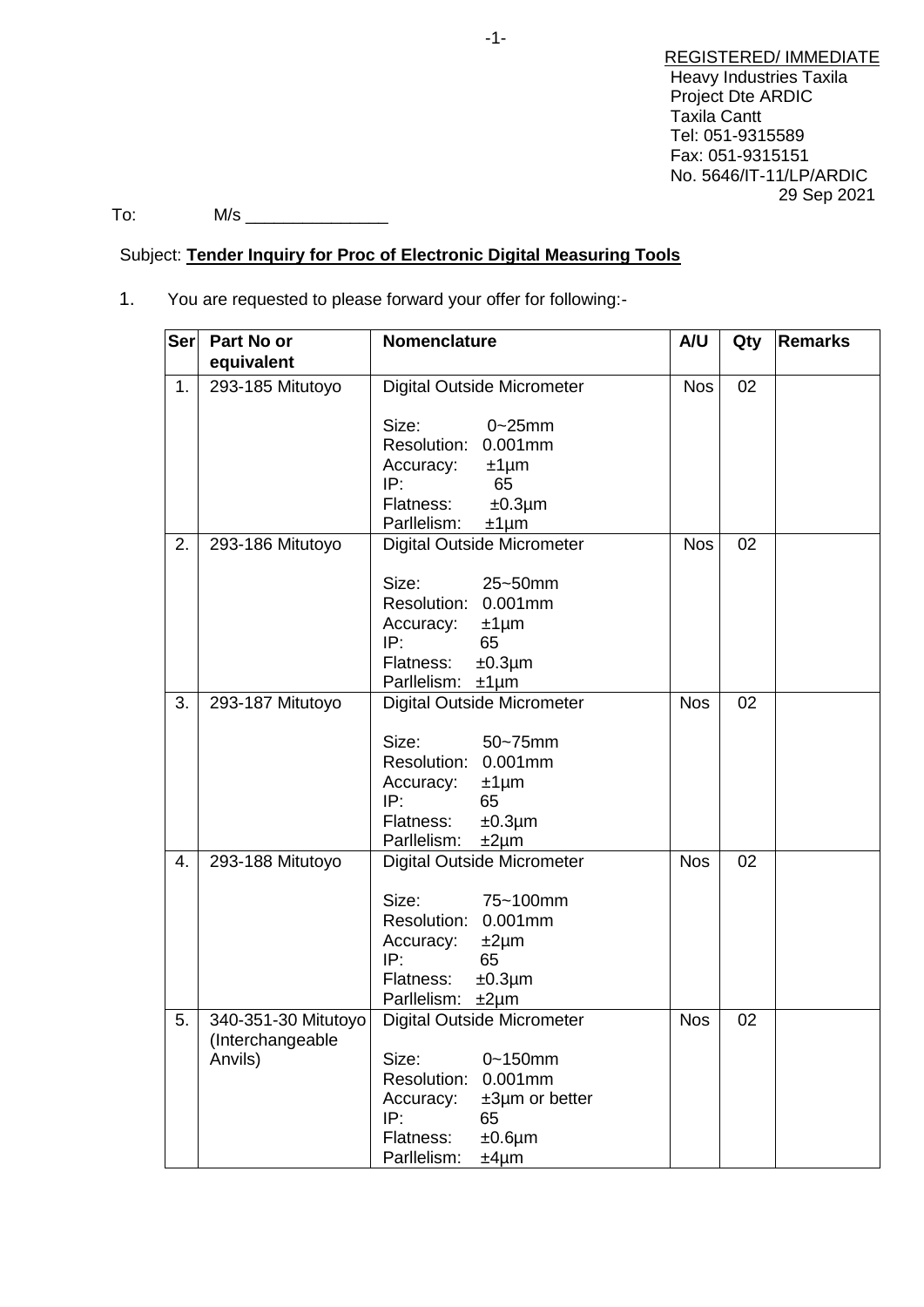| 500-734-20 Mitutoyo<br><b>Digital Varnier Caliber</b><br>Size:<br>$0 - 200$ mm<br>Resolution: 0.01mm<br>Accuracy: ±0.02mm<br>IP:<br>67<br><b>Digital Varnier Caliber</b><br>7.<br><b>Nos</b><br>02<br>500-754-10 Mitutoyo<br>Size:<br>$0 - 300$ mm |  |  |
|----------------------------------------------------------------------------------------------------------------------------------------------------------------------------------------------------------------------------------------------------|--|--|
|                                                                                                                                                                                                                                                    |  |  |
|                                                                                                                                                                                                                                                    |  |  |
|                                                                                                                                                                                                                                                    |  |  |
|                                                                                                                                                                                                                                                    |  |  |
|                                                                                                                                                                                                                                                    |  |  |
|                                                                                                                                                                                                                                                    |  |  |
|                                                                                                                                                                                                                                                    |  |  |
| Resolution: 0.01mm                                                                                                                                                                                                                                 |  |  |
| ±0.03mm<br>Accuracy:                                                                                                                                                                                                                               |  |  |
| IP:<br>67                                                                                                                                                                                                                                          |  |  |
| 8.<br>Digital Vernier Height Gauge (with<br><b>Nos</b><br>01<br>192-632-10 Mitutoyo                                                                                                                                                                |  |  |
| Scriber & Clamp)                                                                                                                                                                                                                                   |  |  |
|                                                                                                                                                                                                                                                    |  |  |
| Size:<br>$0 - 600$ mm                                                                                                                                                                                                                              |  |  |
| Resolution: 0.01/0.005mm                                                                                                                                                                                                                           |  |  |
| switchable                                                                                                                                                                                                                                         |  |  |
| ±0.05mm<br>Accuracy:                                                                                                                                                                                                                               |  |  |
| <b>Common Specification:</b>                                                                                                                                                                                                                       |  |  |
|                                                                                                                                                                                                                                                    |  |  |
| Measuring Faces: Carbide Tipped.                                                                                                                                                                                                                   |  |  |
| Data Output:<br>Without data output.                                                                                                                                                                                                               |  |  |
| Conversion:<br>mm / Inches switchable.                                                                                                                                                                                                             |  |  |
| Approx $1 \sim 3$ years under normal use.<br><b>Battery Life:</b>                                                                                                                                                                                  |  |  |
| OEM:<br>MITUTOYO, TESA, MAHR etc or equivalent.                                                                                                                                                                                                    |  |  |
| Country of Origin:<br>Japan, USA any European country or equivalent.                                                                                                                                                                               |  |  |
| Certificate of Calibration: Certificate of calibration traceable to NIST, ISO, UKAS etc or                                                                                                                                                         |  |  |
| equivalent OR Declaration of Conformity by the OEM.                                                                                                                                                                                                |  |  |
| CE Marked:<br>Safety & European compliance or equivalent.                                                                                                                                                                                          |  |  |
| Quoted instruments / tools must available in OEM catalogue.<br>Note:                                                                                                                                                                               |  |  |

(Items Eight Only)

2. Rates will be quoted on **FOR Taxila Cantt** basis. Offer best competitive price while submitting your quotation.

3. Over writing and cutting of any nature in the quotation will not be accepted.

4. Part-I and Part-II quotations will be enclosed in separate sealed envelopes for each tender inquiry. For identification purpose, the words "**TECHNICAL QUOTATION PART-I WITHOUT PRICE"** and **COMMERCIAL QUOTATION (PART-II) WITH PRICE"** shall be written in BLOCK CAPITAL LETTERS on the respective sealed envelopes which will be placed in a large envelope bearing complete details of the tender as under:-

Please forward your quotation not later than **21 Oct 2021 at 10:30 hours**. The address on the envelope will be indicated as under:-

## **BID REGISTERED**

## **TENDER INQUIRY NO. 5646/IT- 11/Proc/ARDIC dated 29 Sep 2021 TO BE OPENED ON. 21 Oct 2021**

**Instructions to Bidders**

To: PROCUREMENT OFFICER ARDIC HIT TAXILA CANTT

| FROM M/S |  |
|----------|--|
| IT FOR   |  |

5. **Delivery of Tender:** The tender/bid will be enclosed in a sealed envelope which will be invariably marked with "Bid against Tender Inquiry No. **5646/IT- 11/Proc/ARDIC dated 29 Sep 2021**"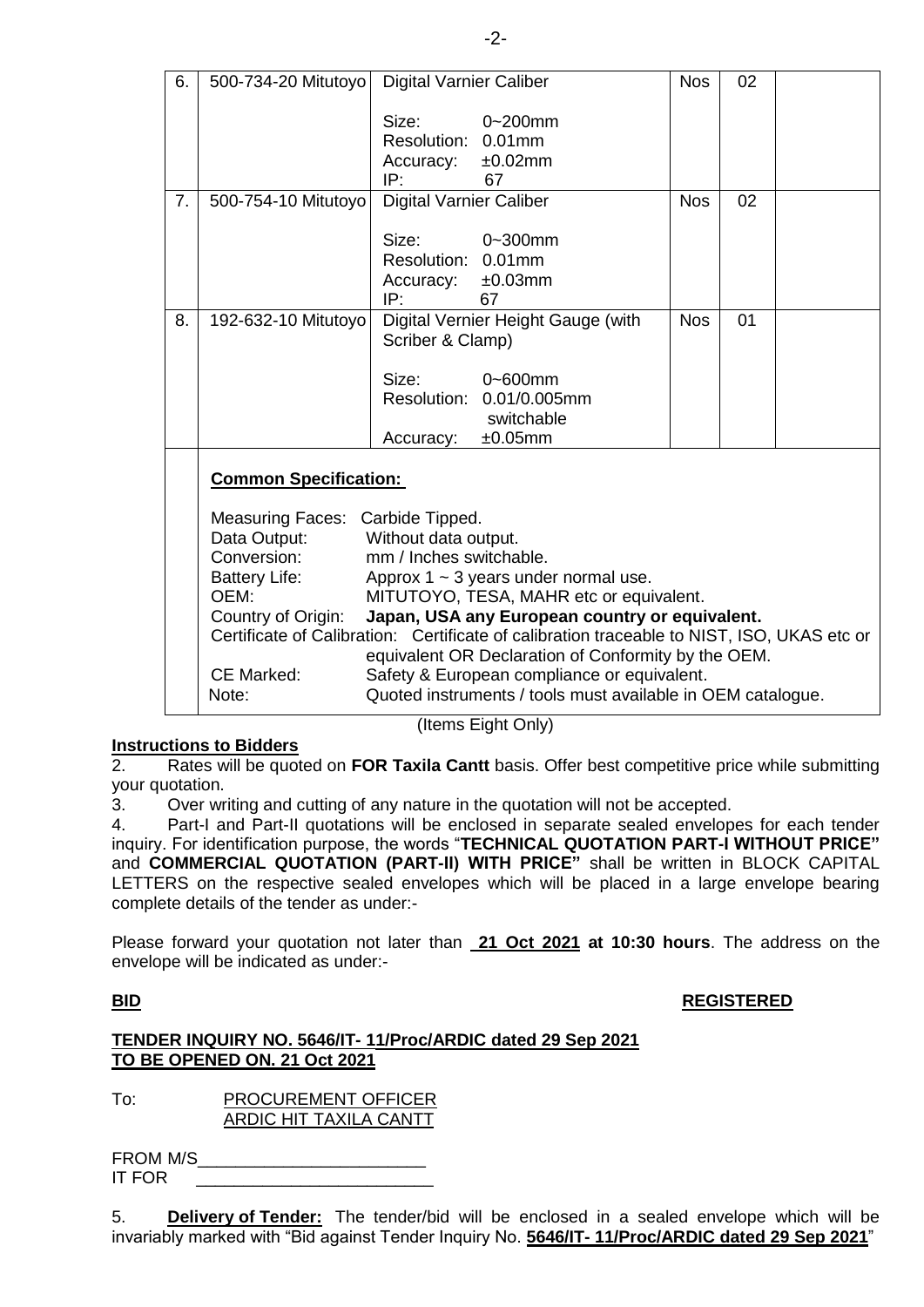and complete address. The tender if brought by hand, will be handed over to security staff on duty at **ARDIC Gate for placing the same in bid box (available at the ARDIC Gate**). The bid will not be

brought by hand by any firm while visiting the office of Proc officer (ARDIC). Moreover if required endorsements are found missing, the bid will be liable for rejection. 6. The bid must be dropped in the bid box, latest by 1030 hours on **21 Oct 2021**, at ARDIC

Gate. **The bid will be opened same day at 1100 hours** in the presence of the available

representative of the firms in ARDIC HIT Taxila Cantt. **No bid will be entertained / considered after 1030 hours,** on the aforementioned date.<br> **7.** All papers must be signed and st

All papers must be signed and stamped and items not quoted / quoted must be mentioned clearly.

8. All clauses/terms mentioned in this inquiry will be considered accepted by the bidding firms, even if no reference to them is given in the respective offers.

9. **Postal order for Rs. 200/- (Rupees Two Hundred) as a tender fee, in favor of MD (ARDIC)** HIT Taxila Cantt, will invariably be enclosed with the technical offer, failing which the bid will be ignored.

10. Firms are instructed NOT to send Telex and Fax bids. Such bids/offers would not be accepted.

11. Please confirm receipt of the tender inquiry immediately and also intimate your participation or otherwise in this tender inquiry. In case any firm does not wish to bid, then it should return the tender inquiry documents at the earliest.

12. HIT reserves its right to cancel the bidding process with reason but without any obligation to justify such a reason.

13. The store is required to be delivered at Store Sec ARDIC, Taxila Cantt within **02 months** from the date of signing of the contract.

14. The offered price quoted must be firm, final and inclusive of all taxes, packing, handling charges etc and delivery at HIT Taxila Cantt.

15. **Offers must remain open valid for 120 days** from the date of opening of the tender.

16. The store will be packed in standard grade, worthy of transportation by the means adopted.

17. This inquiry may not be taken as an indication of subsequent supply order and does not in any way commit HIT to purchase the items offered.

18. Warranty period will be one year from the date of issuance of CRV of the stores.

19. In case of failure to supply the stores within the stipulated periods, liquidated damages at the rate of 2% but not less than 1% of amount involved per month and maximum value not more than 10% of contracted store value or a part there-of will be levied.

#### 20. **Payment Terms**

a. Payments will be made either by CMA (DP), Rawalpindi or CMA (HIT) Taxila Cantt, through cheques against pre-receipted bills (duly affixed with revenue

stamps) alongwith professional tax certificates (attested photocopies) of the suppliers after delivery and acceptance of stores.

b. Partial payments against partial deliveries will not be allowed.

c. The payment to the registered person is linked with active taxpayer status of

the Suppliers as per FBR data base. If any registered supplier is not on active

Taxpayer list, his payment will be stopped till he / she files his / her mandatory returns and appears on ATL of FBR.

21. HIT reserves the right to increase / decrease the quantity of items, placed on the tender without any reference to the firm.

22. The supplier shall furnish a 5% performance bank guarantee within one month from the date of signing of the contract from scheduled bank in Pakistan against the total value of contract excluding taxes/duties. This bank guarantee must remain valid 12 x months after the stores are put in operation.

Performance Bank Guarantee will be released on the completion of warranty period, in case the firm fails to provide a/m performance bank guarantee within the stipulated time period, the contract will be cancelled and bid security will be encashed. Moreover, the contract shall than be awarded to next best evaluated bidder.

23. **All Firms participating in the tender will deposit 2% bid security of total quoted value in the shape of CDR / bank guarantee addressing to MD ARDIC Heavy Industries Taxila. The bid security will be provided by the firms in commercial envelope and clear mentioning of the same in the technical quotation will be ensured by the firms, failing which the bid will stand rejected. The bid securities will be returned as under:-**